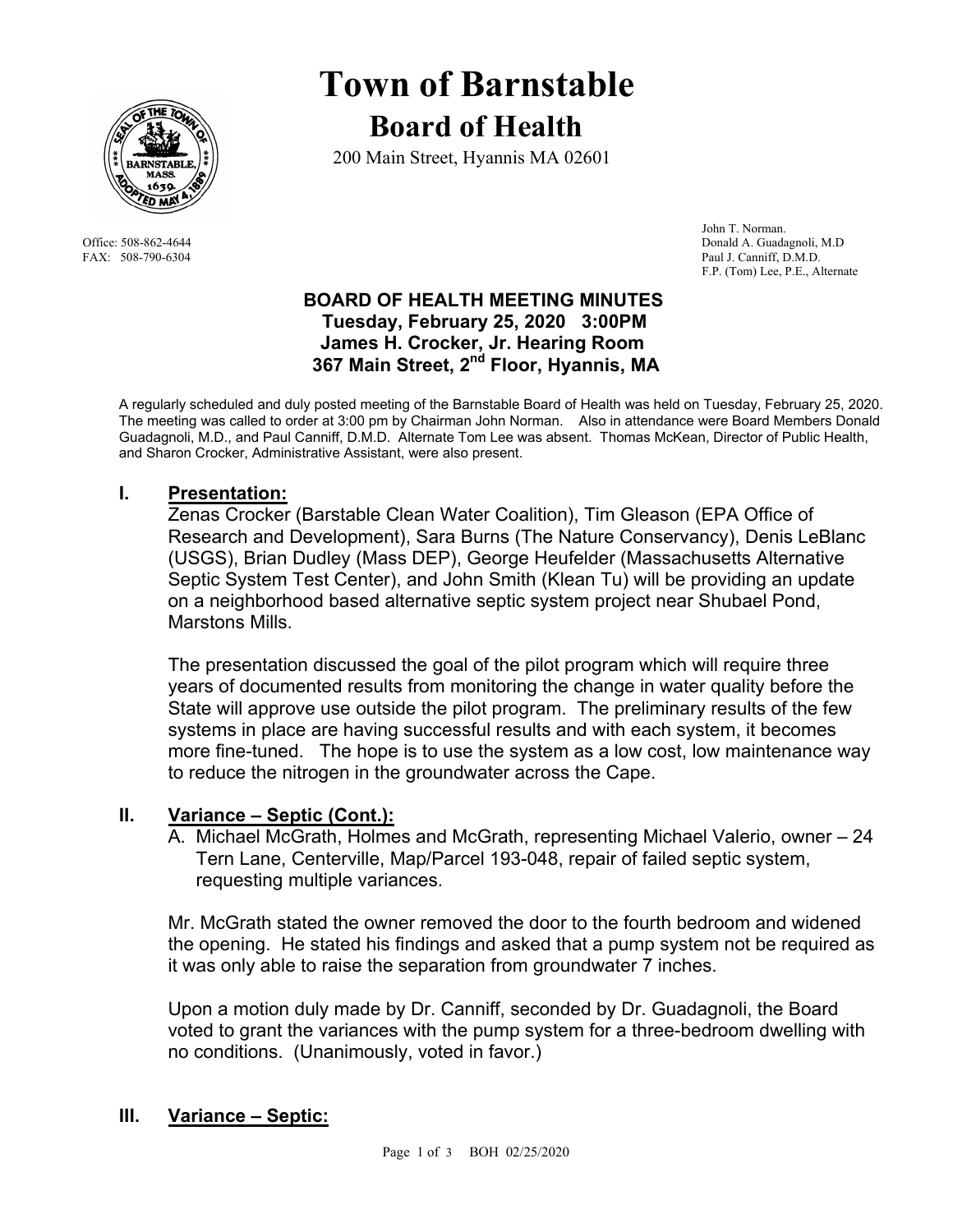Peter McEntee, Engineering Works, representing Juan Marichal,owner – 504 South Main Street, Centerville, Map/Parcel 026-061, 34,736 square feet parcel, failed septic requesting multiple variances.

Peter McEntee presented the four-bedroom septic system which contained a pump system.

The Board expressed an interest to increase the separation by one foot.

Upon a motion duly made by John Norman, seconded by Dr. Guadagnoli, the Board voted to grant all variances with the exception of variance#1 - the separation to groundwater. After meeting with owners, the engineer will then do one of two items: (1) modify plan to have a five foot separation to groundwater, or (2) use an innovative/alternative (I/A) system which would allow the reduced separation. The applicant will not need to return to the Board for this. (Unanimously, voted in favor,)

### **IV. Bedroom Discrepancy:**

Steven Wong, owner – 74 Camelback Road, Marstons Mills, Map/Parcel 064-103, 0.56 acre lot.

Steven Wong had pictures stating they were from 1986-1989 and showing the completion of bedroom in basement in 1989, prior to regulation changes. An affidavit dated 1/18/2020 was submitted from the prior owners, Mr. and Mrs. Wong, which stated the property . .. was built with four bedrooms in 1987 and has been assessed as a four bedroom ever since.

Upon a motion duly made by Dr. Canniff, seconded by Dr. Guadagnoli, the Board voted to grant the property as a four bedroom provided the owner increase the septic tank to a 1500 gallon tank while he is replacing the other components. (Unanimously, voted in favor.)

### **V. Variance - Food:**

Jorge Siguencia (current owner) represented Fausto Fernandez , new owner – Mistilo Cocina Ristorante – 302 Main Street, Hyannis, Map/Parcel 327-095, requesting a grease trap variance due to the lack of space to fit a grease trap and a bathroom variance.

Jorge Siguencia, the current owner, represented his friend, Fausto Fernandez who was not able to attend. He discussed that the prior town engineer had informed him that there was no room available outside to install a grease tank. He believed it was mentioned that there were gas pipes in the way. He purchased and uses a Big Dipper, grease recovery device as required with his variance.

Griffin Beaudoin, Town Engineer, said he would need a site plan to determine whether a tank can fit outside and that on the surface, there appears to be space available but he cannot be sure without a site plan. Griffin brought pictures of the sewer lines at this site which shows an issue with grease.